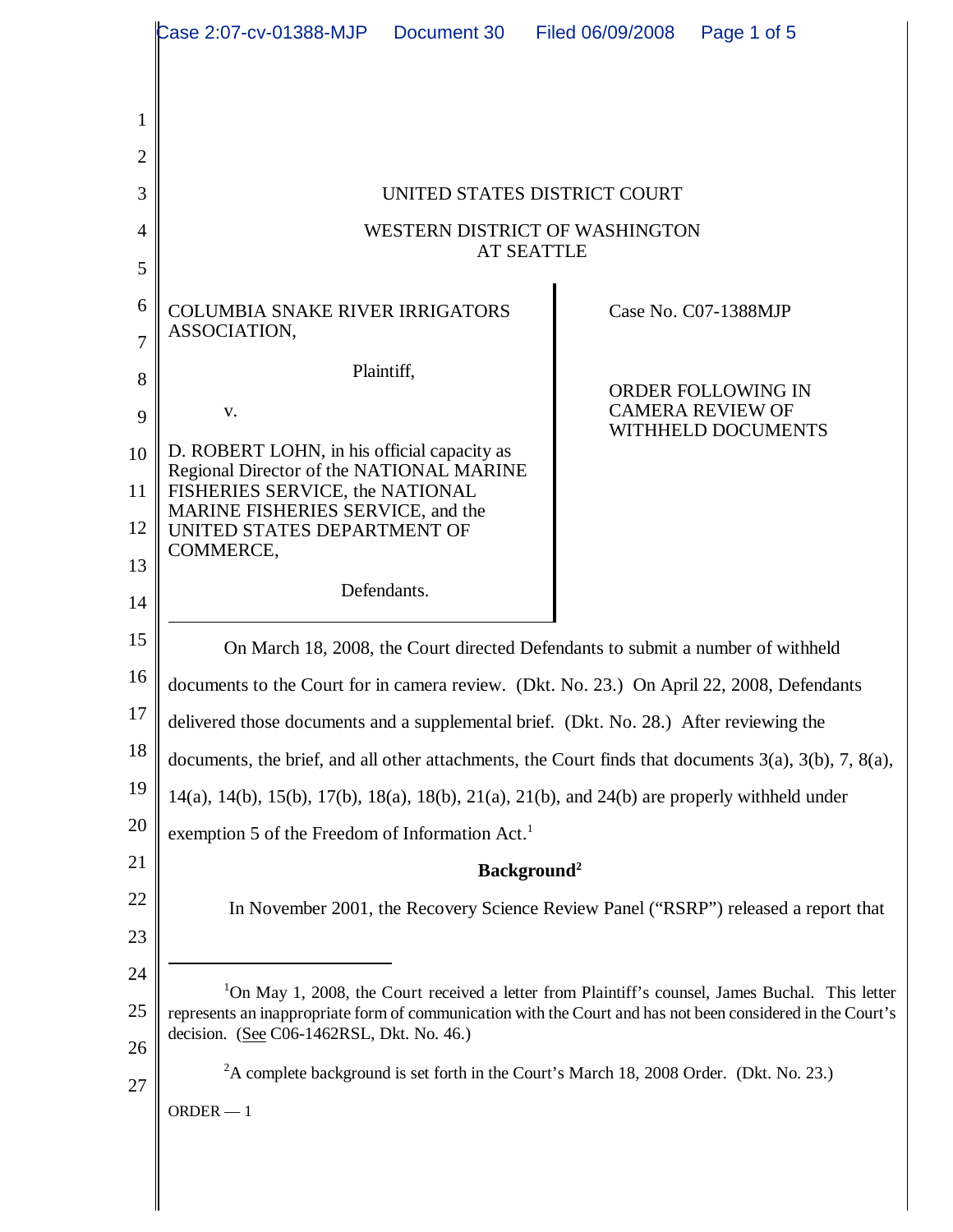1 2 3 4 5 6 7 generated significant controversy by criticizing National Marine Fisheries Service ("NMFS") policy on the harvesting of endangered salmon. (2d Lockhart Decl. at ¶ 8.) NMFS published its response to the report in a letter to the RSRP's Chair, Dr. Robert Paine, and in two letters to Jeff Koenings, Director of the Washington Department of Fish and Wildlife, and Billy Frank, Chairman of the Northwest Indian Fisheries Commission. (Id. at ¶¶ 10-12.) The Agency initially planned to draft two Agency reports that would address the criticisms contained in the RSRP report, but later decided against distributing the response reports. (Id. at ¶¶ 19-20.)

8 9 10 11 12 13 14 15 16 In June 2005, Plaintiff made a request under the Freedom of Information Act ("FOIA") for "any determination by NOAA Fisheries to adopt any recommendations of the [RSRP] Report in any biological opinion issued by NOAA Fisheries in connection with a consultation concerning harvest of listed salmonids conducted pursuant to § 7 of the Endangered Species Act." (Dkt. No. 4, Ex. 5 at 2.) After exhaustion of the administrative process, Plaintiff brought this action challenging the withheld documents. The Court ruled on the parties' motions for summary judgment on March 18, 2008 and ordered in camera review of nineteen documents. Defendants have voluntarily produced six of those documents to Plaintiff. The Court now finds that the remaining thirteen documents are properly withheld under FOIA exemption five.

17

## **Analysis**

18 19 20 21 22 23 24 25 26 FOIA requires agencies to disclose requested documents unless those documents fall within a statutory exemption. 5 U.S.C. § 552(b). Exemption five includes a "deliberative process" privilege, which safeguards an agency's ability to "explore possibilities, engage in internal debates, or play devil's advocate without fear of public scrutiny." Assembly of State of Cal. v. U.S. Dep't of Commerce, 968 F.2d 916, 920 (9th Cir. 1992). Application of the exemption "turns on whether disclosure of the requested information would reveal anything about the agency's decisional process." Carter v. United States DOC, 307 F.3d 1084, 1088 (9th Cir. 2002). To fall within the exemption, the withheld document must be both "pre-decisional" and "deliberative." Assembly, 968 F.2d at 920.

27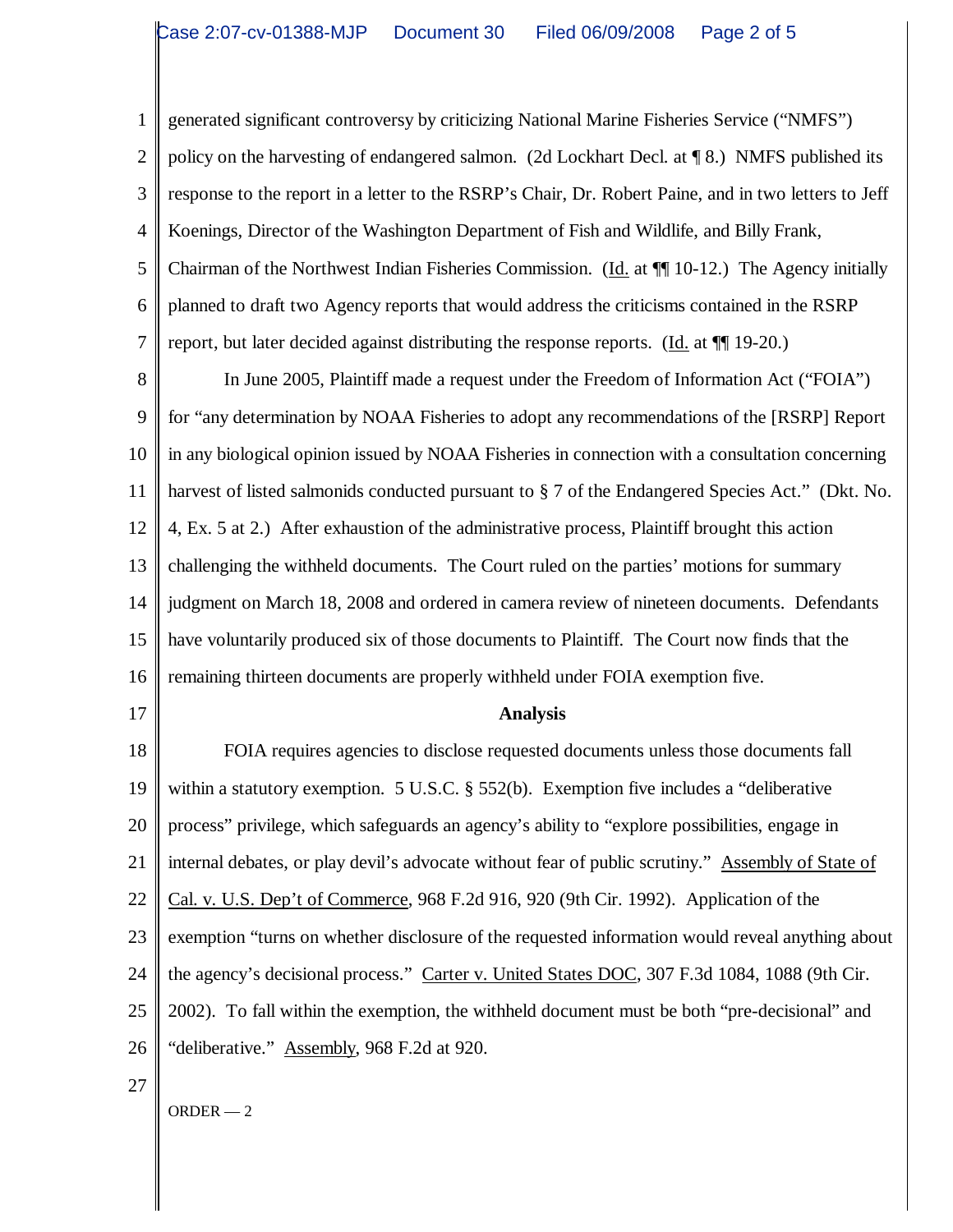1 2 3 4 5 6 7 8 9 10 11 12 The privilege protects only expressions of opinion or recommendations, not purely factual material. In re Franklin Nat'l Bank Securities Litigation, 478 F. Supp. 577, 581 (E.D.N.Y. 1979). However, factual content alone is insufficient to preclude the privilege. When expressions of expert opinion relate to the exercise of policy-oriented judgment, exemption five applies. See Nat'l Wildlife Federation v. U.S. Forest Service, 861 F.2d 1114, 1119 (9th Cir. 1988) (undercutting the factual/deliberative dichotomy, "the scope of the deliberative process privilege should not turn on whether we label the contents of a document 'factual' as opposed to 'deliberative'"). **The Government's Burden** The government bears the burden and must establish that the deliberative process privilege applies to each of the withheld documents. 5 U.S.C.  $\S$  552(a)(4)(B); Church of Scientology v. U. S. Dep't of Army, 611 F.2d 738, 742-743 (9th Cir. 1979). Defendants have submitted an

13 amended "Vaughn index" describing each remaining document and its eligibility for exemption.

14 15 16 Vaughn v. Rosen, 484 F.2d 820 at 826 (D.C.Cir. 1973). After reviewing the index and the documents submitted, the Court finds that Defendants have met their burden for the reasons stated below.

- 
- 17 I. Documents  $7$  and  $8(a)$

18 19 20 The government has sufficiently supported its claim of exemption for documents 7 and 8(a). These emails include subjective evaluations of the RSRP report and recommendations for the content of the letters to Robert Paine, Jeff Koenings, and Billy Frank.

21 II. Documents 18(a), 18(b), 21(a), 21(b) and 24(b)

22 23 24 25 26 27 Defendants maintain that these documents were part of the Agency's deliberation concerning a possible response to the RSRP report. Document 18(a) is an email indicating that an Agency employee's assessment of the RSRP report is attached. Documents 18(b) and 24(b) are identical and are, presumably, the assessment referred to in document 18(a). The assessment and its recommendations concern Agency policy and fall squarely within the deliberative process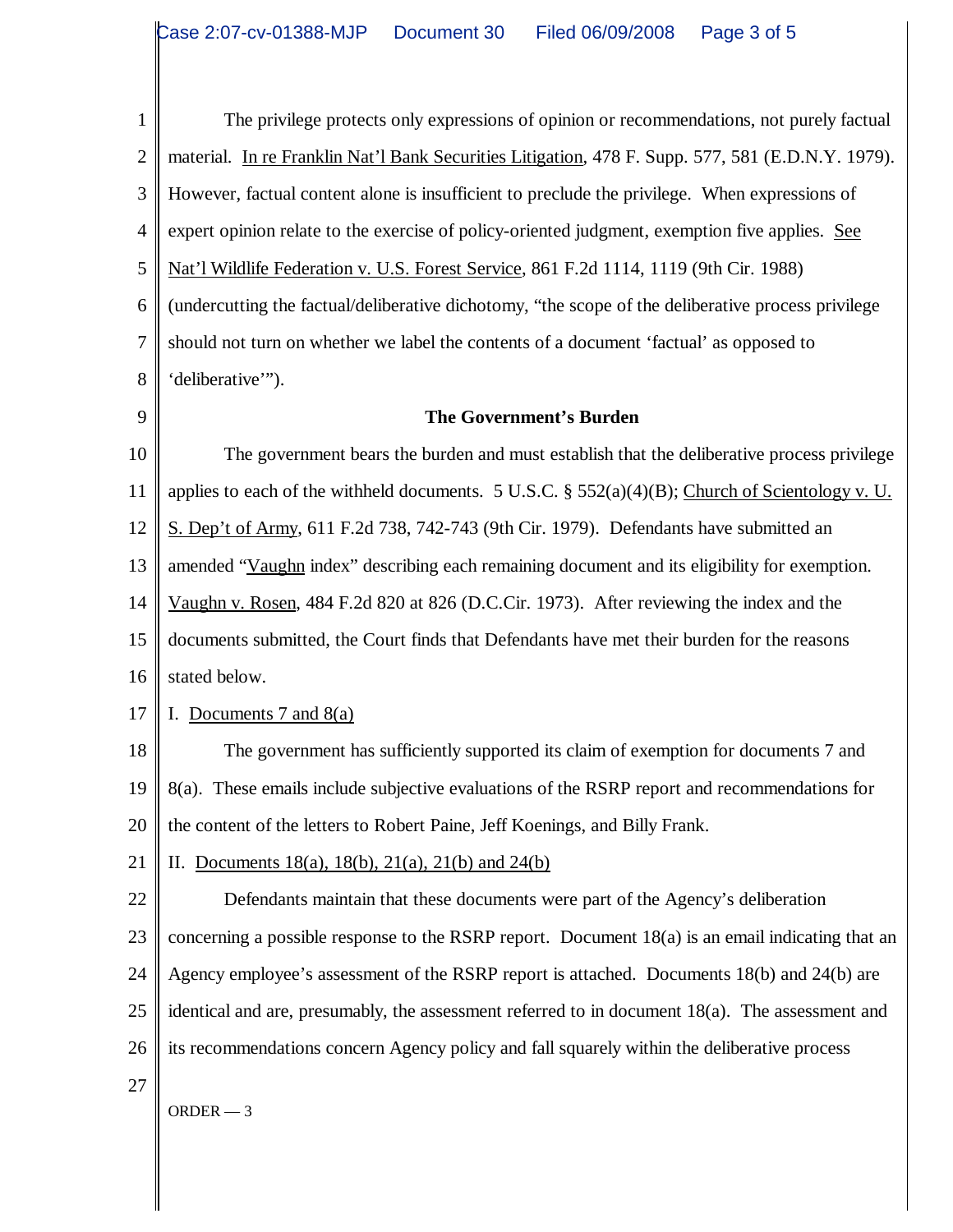1 2 privilege. See Nat'l Wildfire, 861 F.2d at 1120 ("recommendations on how best to deal with a particular issue are themselves the essence of the deliberative process").

3 4 5 6 7 8 9 10 Document 21(a) is an email describing the contents of the attached document and includes suggestions for implementing RSRP recommendations. Document 21(b) is the attachment and further evaluates the content of the RSRP report and NMFS policy. The document also offers recommendations for responding to the RSRP report. While these documents necessarily discuss factual material, they are protected from disclosure because the authors present and interpret those facts in the course of offering recommendations of policy. Nat'l Wildfire, 861 F.2d at 1119 (documents that contain factual information may also be deliberative "in the sense that they make nonbinding recommendations on law or policy").

11 III. Documents  $3(a)$ ,  $3(b)$ ,  $14(a)$ ,  $14(b)$ ,  $15(b)$  and  $17(b)$ 

12 13 14 15 16 17 18 19 As stated above, the Agency began preparing two formal reports in response to the criticism and recommendations contained in the RSRP Report. (2d Lockhart Decl. at ¶¶ 20-22.) The Agency's decision against issuing the response reports does not change the fact that drafts, outlines, or other deliberative documents contributing to the proposed reports are exempt from disclosure. See Judicial Watch v. Clinton, 880 F. Supp. 1, 13 (D.D.C. 1995) ("The determination not to issue a policy evaluation might itself be a final decision."); Assembly, 968 F.2d at 920 (a predecisional document is "one prepared in order to assist an agency decisionmaker in arriving at his decision.") (internal quotes and citation omitted).

20 21 22 23 24 25 26 27 Documents  $3(a)$  and  $3(b)$  are properly withheld;  $3(a)$  is a request for assistance in drafting the described reports and 3(b) contains a proposed outline. Document 14(a) is the cover letter to a report draft and describes the Agency's drafting strategy. Documents 14(b), 15(b), and 17(b) are drafts of the proposed reports and contain subjective evaluations of the RSRP's criticism as well as recommendations for responding to that criticism. The Court does not find that these documents contain any purely factual material that requires disclosure. See Sierra Club v. Kempthorne, 488 F. Supp. 2d 1188, 1192 (D. Ala. 2007) ("disagreement over factual issues and